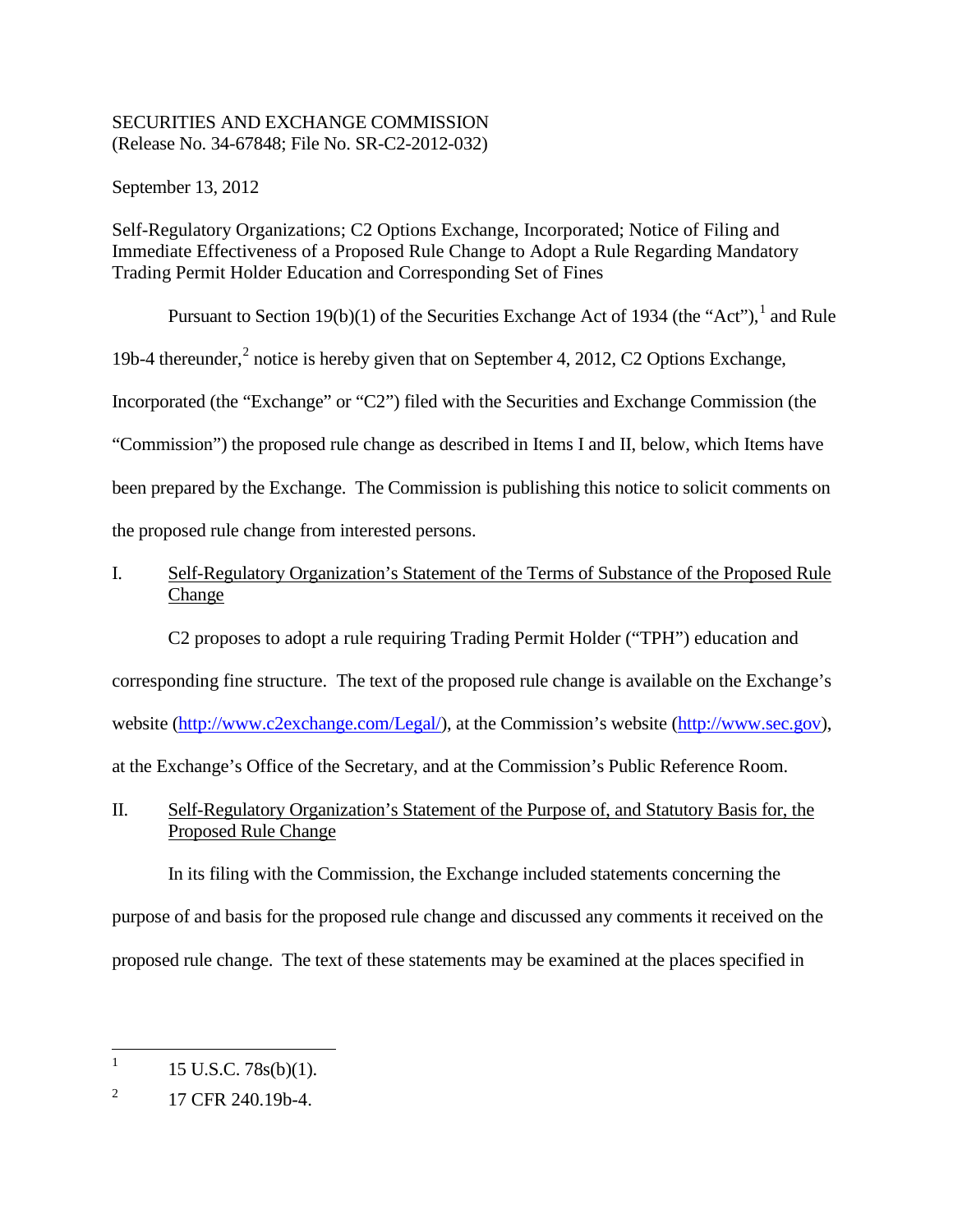Item IV below. The Exchange has prepared summaries, set forth in sections A, B, and C below, of the most significant aspects of such statements.

## A. Self-Regulatory Organization's Statement of the Purpose of, and the Statutory Basis for, the Proposed Rule Change

### 1. Purpose

The Exchange proposes to adopt proposed Rule 6.46 stating that TPHs and persons associated with TPHs ("Associated Persons") are required to attend such educational classes as the Exchange may require from time to time. Failure to attend Exchange-mandated continuing educational classes may subject TPHs and Associated Persons to sanctions pursuant to the Exchange's Minor Rule Violation Plan provided in Exchange Rule 17.50. The Exchange believes that it is important and necessary from time to time to require mandatory participation in certain educational training classes by its TPHs and Associated Persons for a variety of reasons, including to explain the operation of new technology and new rules, procedures and policies regarding trading on the Exchange. The text of the proposed Rule 6.46 is identical to that of Chicago Board Options Exchange, Incorporated ("CBOE") Rule 6.20(e) (with the exclusion of a sentence in CBOE Rule 6.20(e) regarding Floor Officials, which is inapplicable to C2, as C2 is an all-electronic exchange that does not have a trading floor).<sup>[3](#page-1-0)</sup>

To correspond with the adoption of proposed Rule 6.46, the Exchange also proposes to amend its Rule 17.50 – Imposition of Fines for Minor Rule Violations. CBOE Chapter 17 – Discipline (which includes Rule 17.50 – Imposition of Fines for Minor Rule Violations) is incorporated into the C2 rules by reference as C2 Chapter  $17.^4$  $17.^4$  CBOE Rule  $17.50(g)(6)$  -Violations of Trading Conduct and Decorum Policies - imposes fines for violations of trading

<span id="page-1-0"></span> $3 \qquad$  See CBOE Rule 6.20(e).

<span id="page-1-1"></span><sup>&</sup>lt;sup>4</sup> See Securities Exchange Act Release No. 62323 (June 17, 2010), 75 FR 36144 (June 24, 2012) (SR-C2-2010-002).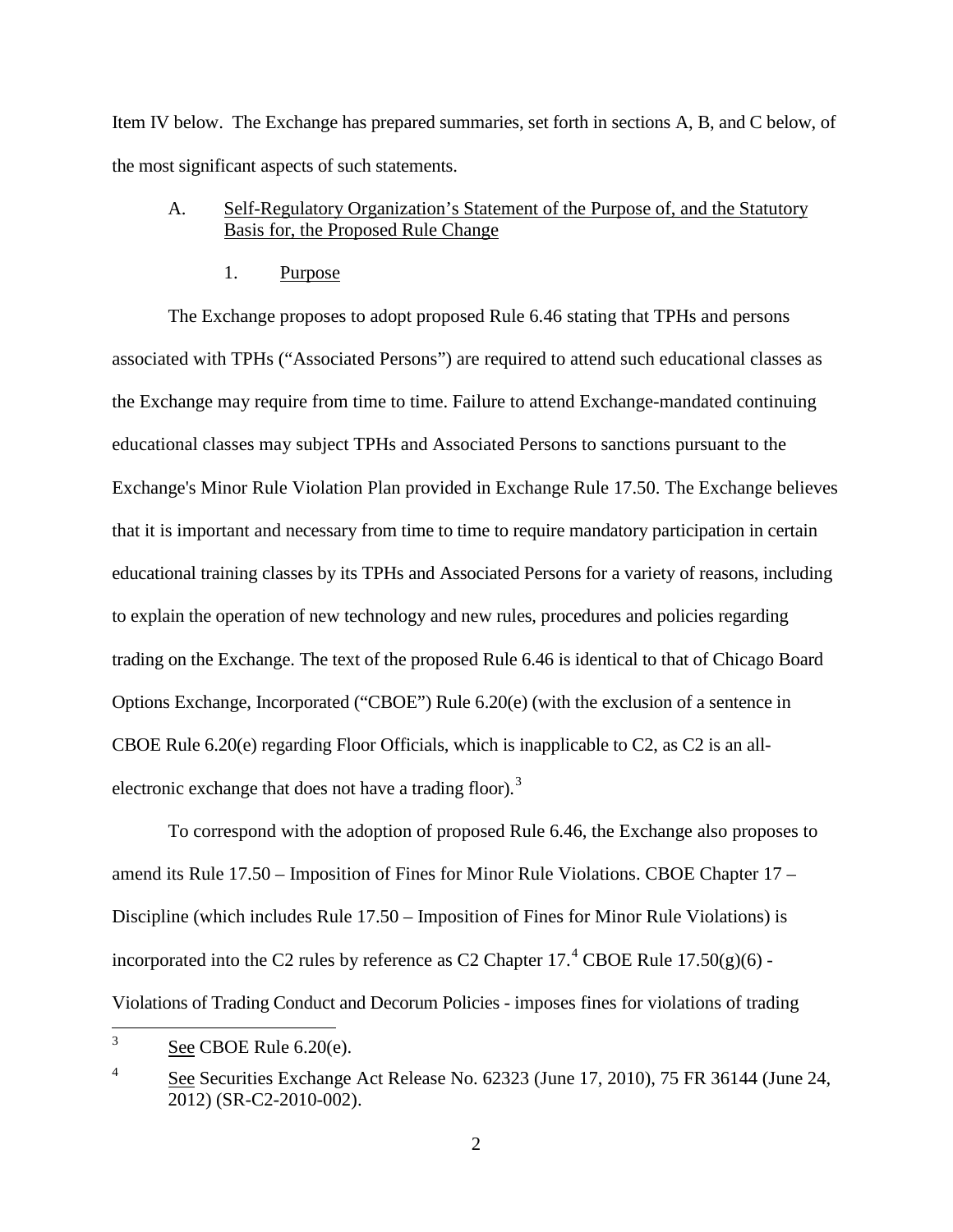conduct and decorum policies. Because C2 (an all-electronic exchange) does not have a trading floor, the majority of the violations for which fines can be imposed under CBOE Rule  $17.50(g)(6)$  (such as not complying with the trading floor dress code, bringing impermissible food or drink onto the trading floor, and running on the trading floor) could not take place on C2. However, there is one exception: CBOE Rule  $17.50(g)(6)$  allows for the imposition of fines for the failure to attend CBOE-mandated educational training.<sup>[5](#page-2-0)</sup> Therefore, instead of simply stating that, with respect to applicability to C2 only, CBOE Rule  $17.50(g)(6)$  shall not apply to C2, the Exchange instead proposes to state that, notwithstanding the remainder of C2 Chapter 17, with respect to its applicability to C2 only, CBOE Rule 17.50(g)(6) - Violations of Trading Conduct and Decorum Policies - will be replaced in its entirety with the following: A fine may be imposed upon a Trading Permit Holder or persons associated with Trading Permit Holders in accordance with the fine schedule set forth below for failure to attend Exchange-mandated educational training (per Rule 6.46).

#### Number of Offenses in Any Rolling Twenty-

| <b>Four Month Period</b>   | Fine Amount |
|----------------------------|-------------|
| 1st Offense                | \$1,000     |
| 2nd Offense                | \$2,500     |
| <b>Subsequent Offenses</b> | \$5,000     |

In making this change, C2 cleans up its rules and establishes that the aspects of CBOE Rule  $17.50(g)(6)$  that are not relevant to C2 (due to C2's status as an all-electronic exchange without a trading floor) do not apply to C2 while still retaining the ability to levy fines for failure to attend C2-mandated educational training (per the proposed Rule 6.46). The amounts of the

<span id="page-2-0"></span>

 $5 \qquad \underline{\text{See}}$  CBOE Regulatory Circular RG09-92 (August 28, 2009).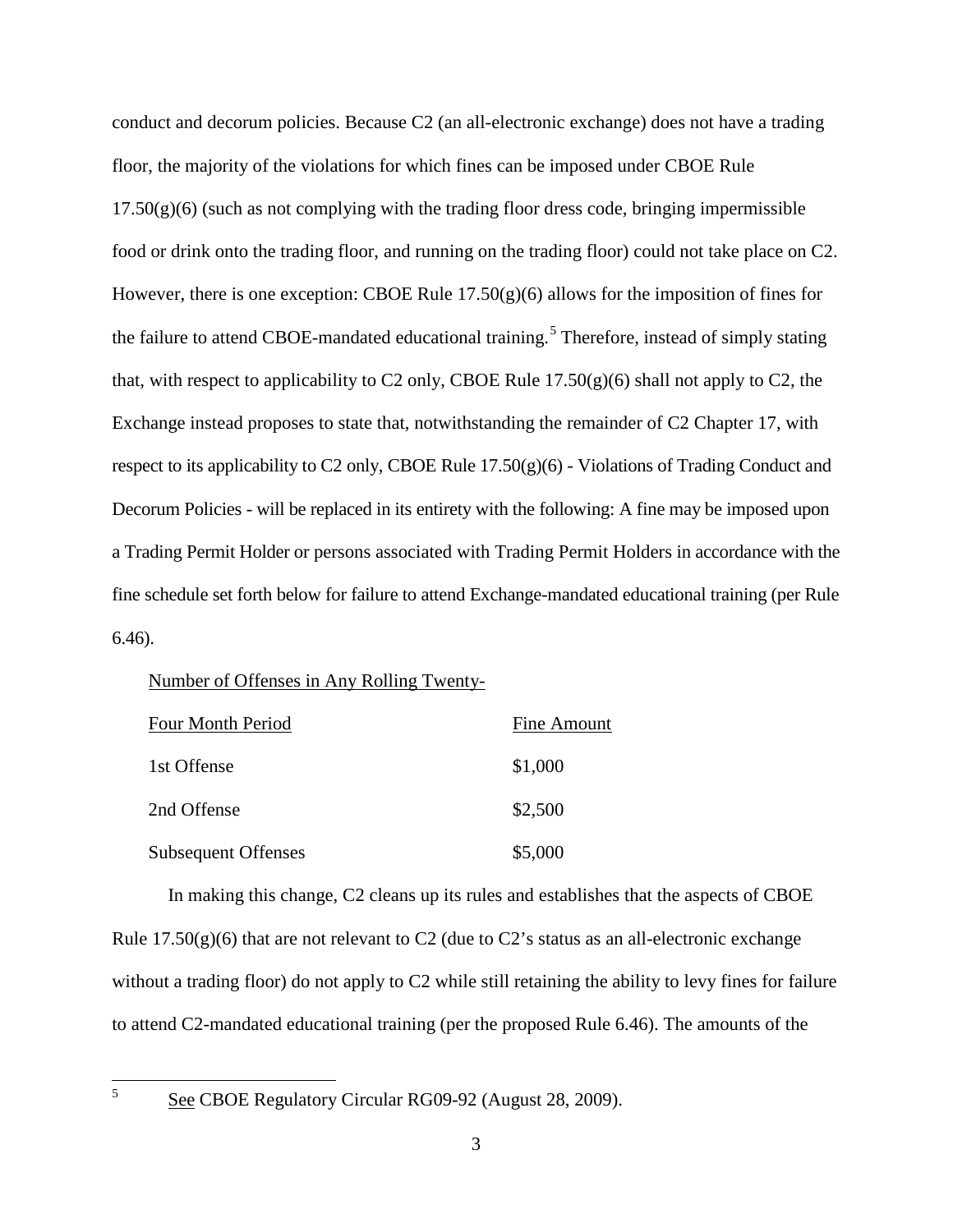proposed fines are identical to those that can be currently assessed on CBOE for a failure to attend CBOE-mandated educational training.<sup>[6](#page-3-0)</sup>

## 2. Statutory Basis

The Exchange believes the proposed rule change is consistent with the Act and the rules and regulations thereunder applicable to the Exchange and, in particular, the requirements of Section  $6(b)$  of the Act.<sup>[7](#page-3-1)</sup> Specifically, the Exchange believes the proposed rule change is consistent with the Section  $6(b)(5)^8$  $6(b)(5)^8$  requirements that the rules of an exchange be designed to promote just and equitable principles of trade, to prevent fraudulent and manipulative acts and practices, to remove impediments to and to perfect the mechanism for a free and open market and a national market system, and, in general, to protect investors and the public interest. Establishing both a rule requiring TPHs and Associated Persons to attend such educational classes as the Exchange may require from time to time and a corresponding guideline for fines for the failure to attend such educational classes helps ensure that TPHs and Associated Persons are educated and knowledgeable as necessary regarding relevant technologies, rules, procedures and policies. This removes impediments to and to perfects the mechanism for a free and open market and a national market system, and, in general, protects investors and the public interest.

By removing inapplicable sections violations within Rule  $17.50(g)(6)$  that relate to floor trading, the Exchange eliminates confusion that could arise from reading Exchange rules and circulars, thereby removing impediments to and perfecting the mechanism for a free and open market.

<span id="page-3-0"></span> <sup>6</sup> See CBOE Regulatory Circular RG09-92 (August 28, 2009).

<span id="page-3-1"></span> $^7$  15 U.S.C. 78f(b).

<span id="page-3-2"></span> $8 \t15$  U.S.C. 78f(b)(5).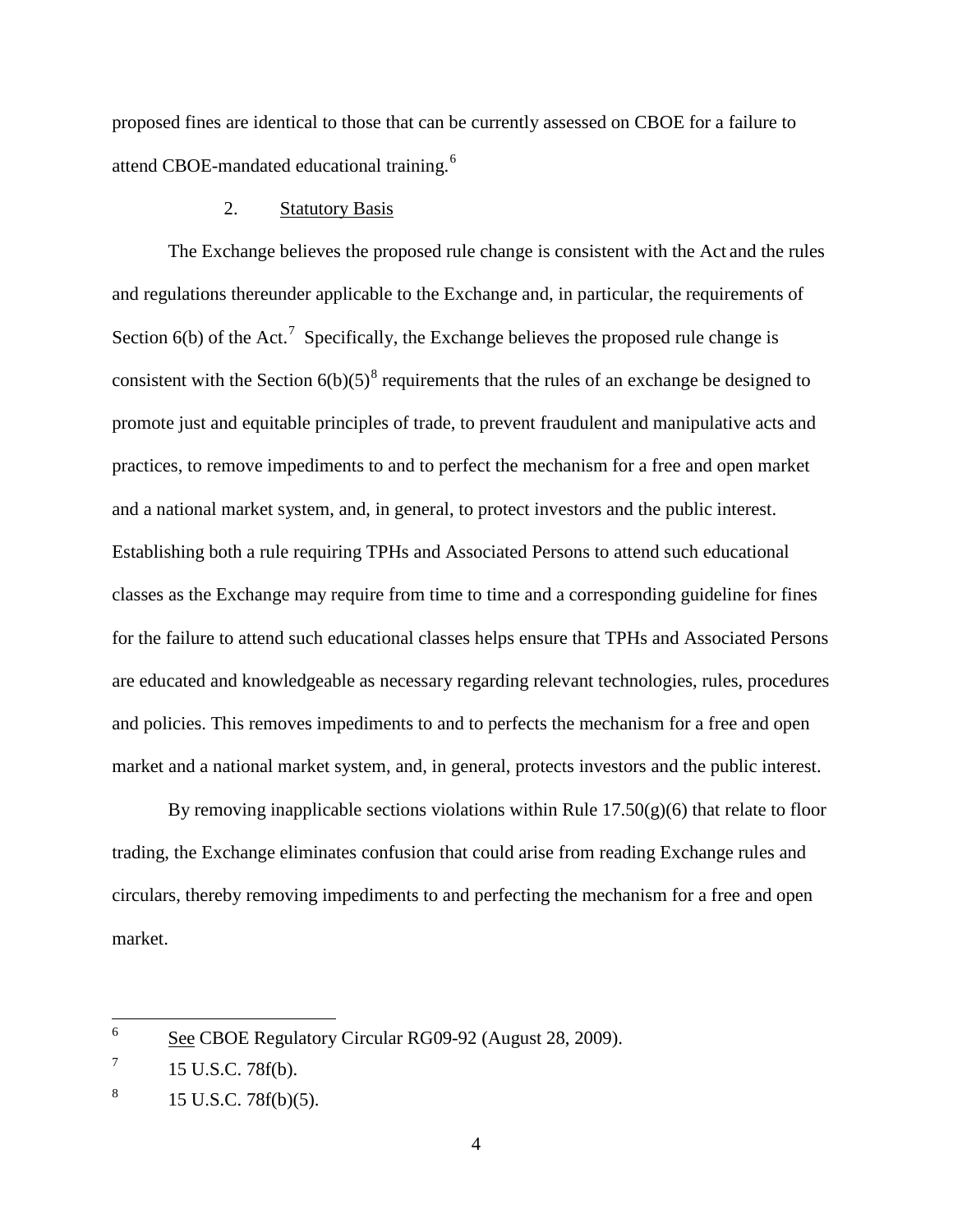### B. Self-Regulatory Organization's Statement on Burden on Competition

C2 does not believe that the proposed rule change will impose any burden on competition that is not necessary or appropriate in furtherance of the purposes of the Act.

## C. Self-Regulatory Organization's Statement on Comments on the Proposed Rule Change Received from Members, Participants, or Others

The Exchange neither solicited nor received comments on the proposed rule change.

#### III. Date of Effectiveness of the Proposed Rule Change and Timing for Commission Action

Because the foregoing proposed rule change does not: (i) significantly affect the protection of investors or the public interest; (ii) impose any significant burden on competition; and (iii) become operative for 30 days after the date of the filing, or such shorter time as the Commission may designate, it has become effective pursuant to  $19(b)(3)(A)$  $19(b)(3)(A)$  $19(b)(3)(A)$  of the Act<sup>9</sup> and Rule 19b-4(f)(6)<sup>[10](#page-4-1)</sup> thereunder.

At any time within 60 days of the filing of the proposed rule change, the Commission summarily may temporarily suspend such rule change if it appears to the Commission that such action is necessary or appropriate in the public interest, for the protection of investors, or otherwise in furtherance of the purposes of the Act.

### IV. Solicitation of Comments

Interested persons are invited to submit written data, views, and arguments concerning the foregoing, including whether the proposed rule change is consistent with the Act. Comments may be submitted by any of the following methods:

<span id="page-4-0"></span> $^{9}$  15 U.S.C. 78s(b)(3)(A).

<span id="page-4-1"></span><sup>&</sup>lt;sup>10</sup> 17 CFR 240.19b-4(f)(6). In addition, Rule 19b-4(f)(6) requires a self-regulatory organization to give the Commission written notice of its intent to file the proposed rule change at least five business days prior to the date of filing of the proposed rule change, or such shorter time as designated by the Commission. The Exchange has satisfied this requirement.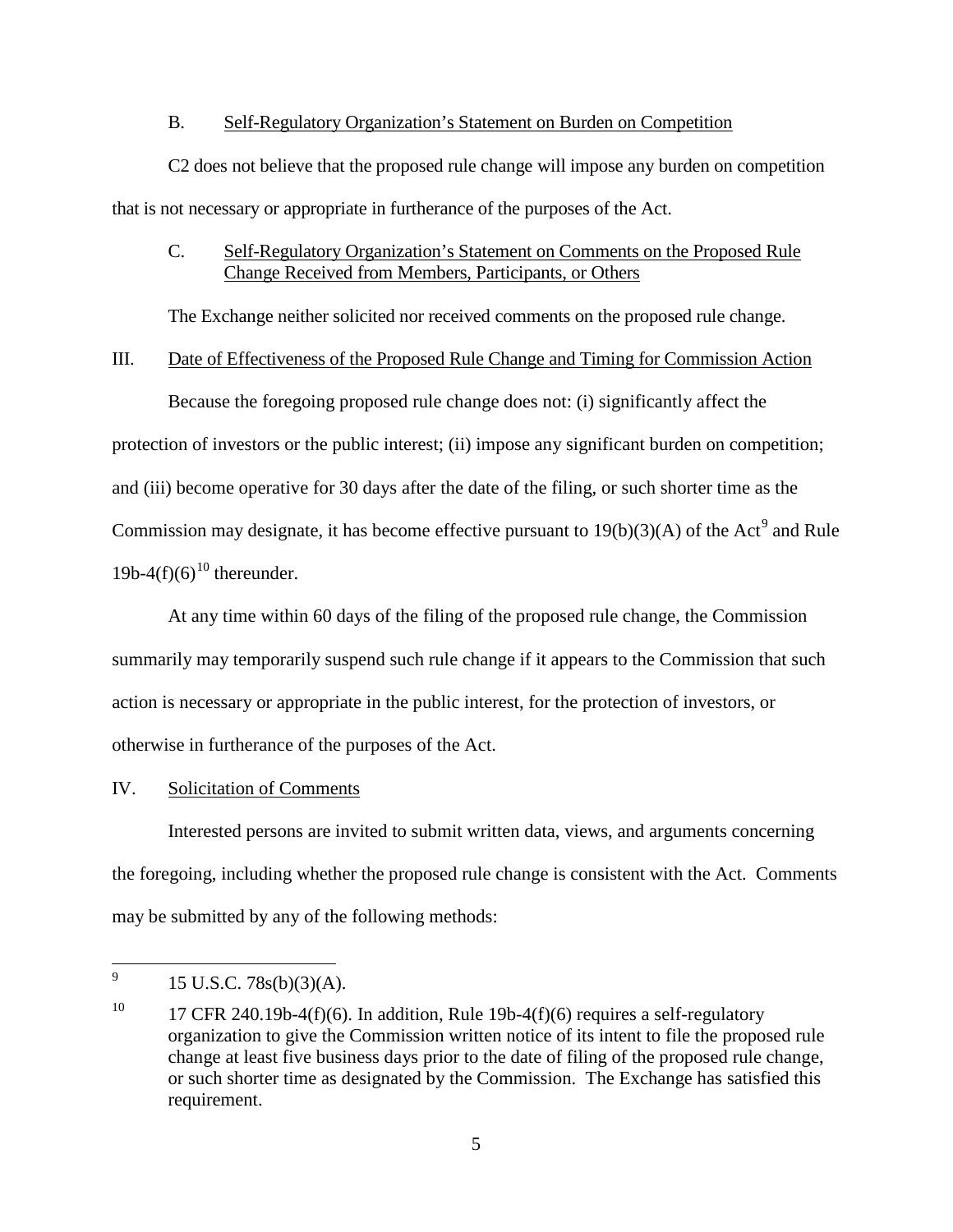#### Electronic comments:

- Use the Commission's Internet comment form (http://www.sec.gov/rules/sro.shtml); or
- Send an e-mail to rule-comments@sec.gov. Please include File No. SR-C2-2012-032 on the subject line.

#### Paper comments:

• Send paper comments in triplicate to Elizabeth M. Murphy, Secretary, Securities and Exchange Commission, 100 F Street, NE, Washington, DC 20549-1090.

All submissions should refer to File No. SR-C2-2012-032. This file number should be included on the subject line if e-mail is used. To help the Commission process and review your comments more efficiently, please use only one method. The Commission will post all comments on the Commission's website [\(http://www.sec.gov/rules/sro.shtml\)](http://www.sec.gov/rules/sro.shtml). Copies of the submission, all subsequent amendments, all written statements with respect to the proposed rule change that are filed with the Commission, and all written communications relating to the proposed rule change between the Commission and any person, other than those that may be withheld from the public in accordance with the provisions of 5 U.S.C. 552, will be available for website viewing and printing in the Commission's Public Reference Room, 100 F Street, NE, Washington, DC 20549, on official business days between the hours of 10:00 a.m. and 3:00 p.m. Copies of such filing also will be available for inspection and copying at the principal office of C2. All comments received will be posted without change; the Commission does not edit personal identifying information from submissions. You should submit only information that you wish to make